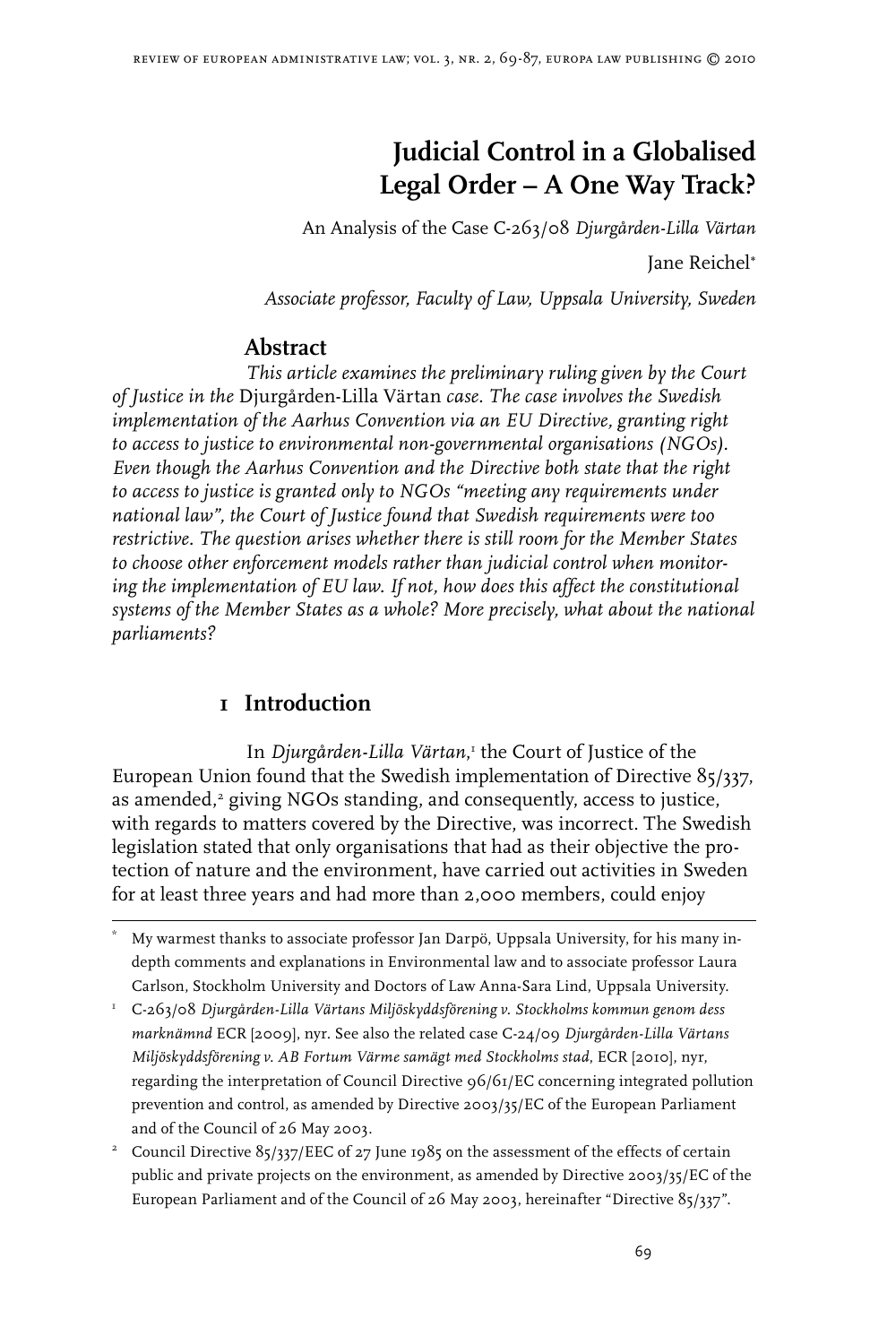this right of standing. The last requirement meant that in practise only two organisations in Sweden were large enough to pass this test. The rules in the Directive are the result of the implementation of UN/ECE<sup>3</sup> Convention on Access to Information, Public Participation in Decision-making and Access to Justice in Environmental Matters, commonly referred to as the Aarhus Convention, which the EU, the Member States and 19 other countries signed in 1998. A key part of the Convention is to strengthen the role of environmental NGOs, giving them a right to information, participation and the right to access to justice within the environmental field.

The Aarhus Convention, as well as Directive 85/337, states that the right to information, participation and access to justice is granted only to NGOs meeting *any requirements under national law.* This would, at least at first glance, seem to place the right of deciding the specific conditions for awarding the right to access to justice on the Member States. On the other hand, Advocate General Sharpston held in her opinion of the case that according to her, the specific provisions in the Aarhus Convention and the Directive regarding the right of access to court for NGOs were actually not even necessary in order to conclude that Swedish law was contrary to EU law. The Swedish NGOs could thus have relied on the EU principle of effectiveness alone to ensure themselves access to court. The question asked in this article is how far reaching this interpretation of the principle might be. Is it still possible for the Member States to choose a different enforcement model over the implementation of EU policies or is judicial control the only way forward?

## **2 The Case** *Djurgården-Lilla Värtan*

The Land Council (*marknämnd*) Stockholm municipality, had awarded a contract to a private enterprise to lay a high-voltage power line underground in the northern part of Djurgården in Stockholm. To be able to carry out this work, certain arrangements for abstracting and recharging groundwater had to be made. On examining the project, the County Administrative Board (*Länsstyrelsen*) in Stockholm County found the groundwater arrangements to be of such a nature that they could have significant effects on the environment, whereby the matter was referred to the Environmental Chamber (*Miljödomstolen*) at the Stockholm District Court, for an extended administrative procedure, including an environmental impact assessment. *Djurgården-Lilla Värtans miljöskyddsförening*, ("DLV"), a small association for environmental protection, locally established in the area where the highvoltage tunnel was to be built, submitted briefs within this administrative procedure opposing the application. After the Environmental Chamber of the Stockholm District Court had granted the development consent, DLV

<sup>&</sup>lt;sup>3</sup> ECE stands for Economic Commission for Europe, an organ within the UN.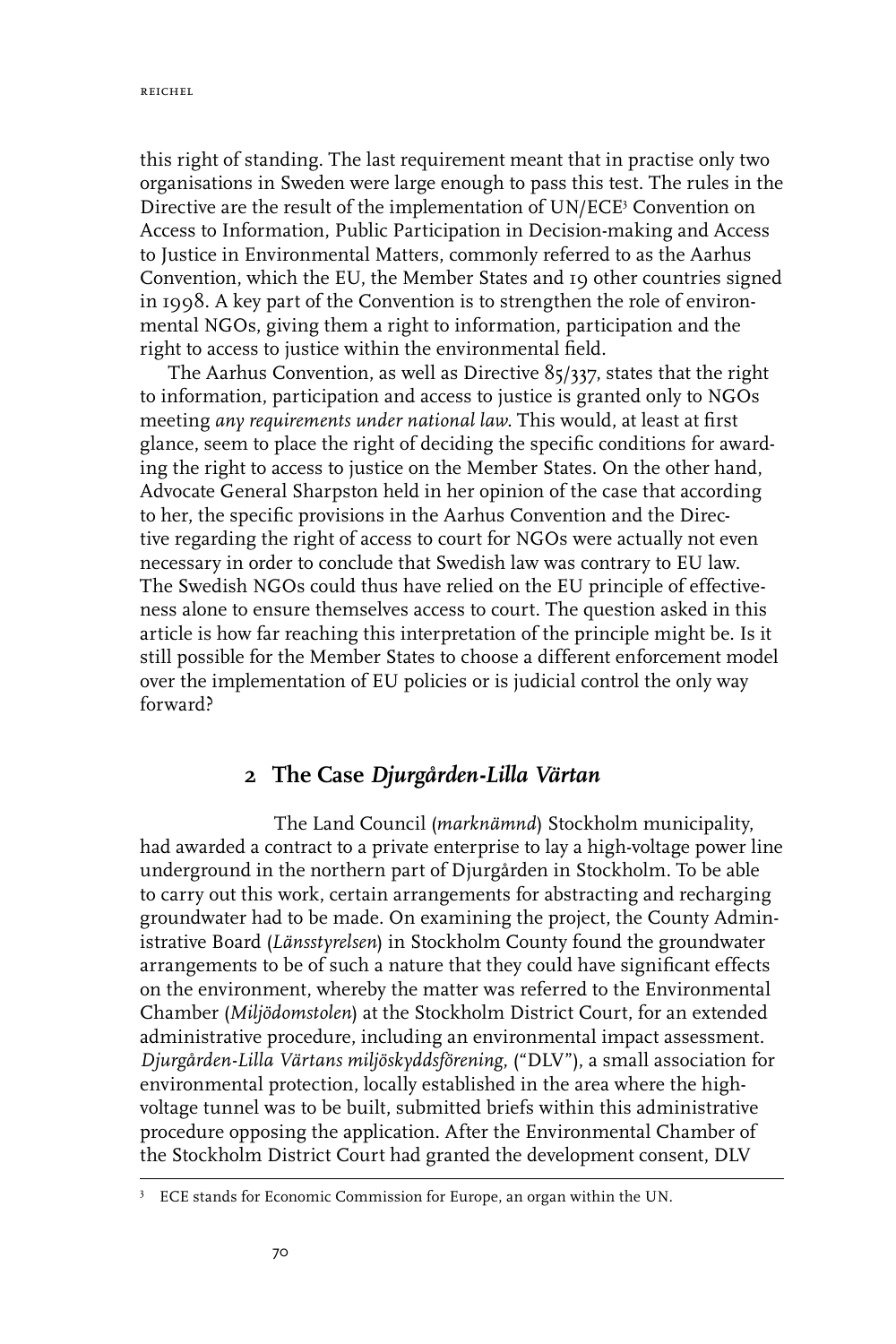appealed the decision to the Environmental Appeal Chamber of the Svea Court of Appeal (*Miljööverdomstolen*).

### 2.1 The Legal Issue

The Environmental Appeal Chamber of the Svea Court of Appeal found the appeal to be inadmissible, since DLV did not meet the requirement in the Swedish Environmental Code (*miljöbalk*),<sup>4</sup> that it had to have a minimum of 2,000 members in order to appeal against the decision at hand. Even though DLV had been working actively with environmental question in the Djurgården-Lilla Värtan area in Stockholm for 25 years, the organisation in fact had only 300 members. DLV appealed the decision to the Swedish Supreme Court (*Högsta domstolen*), arguing that Swedish law must be interpreted in light of the Aarhus Convention and Directive 85/337, hence giving DLV a right of access to Court.

The Supreme Court decided in May 2008 to stay the proceedings and refer three questions to the Court of Justice for a preliminary ruling. The first was a rather technical question as to the scope of the Directive and whether the work at issue fell within its scope, and is not dealt with further here. The second and the third question regarded the right to appeal decisions taken under the Directive; when does the right to access to justice apply and who may rely on the right. These questions are discussed in section 2.2 and 2.3 respectively. In section 2.4 the judgement of the Supreme Court in the case is discussed.

#### 2.2 When Does the Right of Access to Justice Apply?

With respect to the second question, the Supreme Court enquired about the connection between the right of the concerned public to have access to a review procedure and the right to participation in the administrative procedure, namely, whether the concerned members of the public had the right to challenge a decision of a court in development consent proceedings, even in cases where they already had been given the opportunity to participate in the decision-making procedure of the court.

The background to the questions is that the Swedish system is quite generous in including the concerned public in the first stage, the administrative stage, but rather restrictive in allowing members of the public to challenge decisions (see further section 3.2). While any party may take part in the decision-making process in the first stage, the right to challenge a decision is limited to either parties having an interest in the matter, certain trade unions organising workers in the activity concerned, or to NGOs active in

Paragraph 16:13 of the Code (1998:808).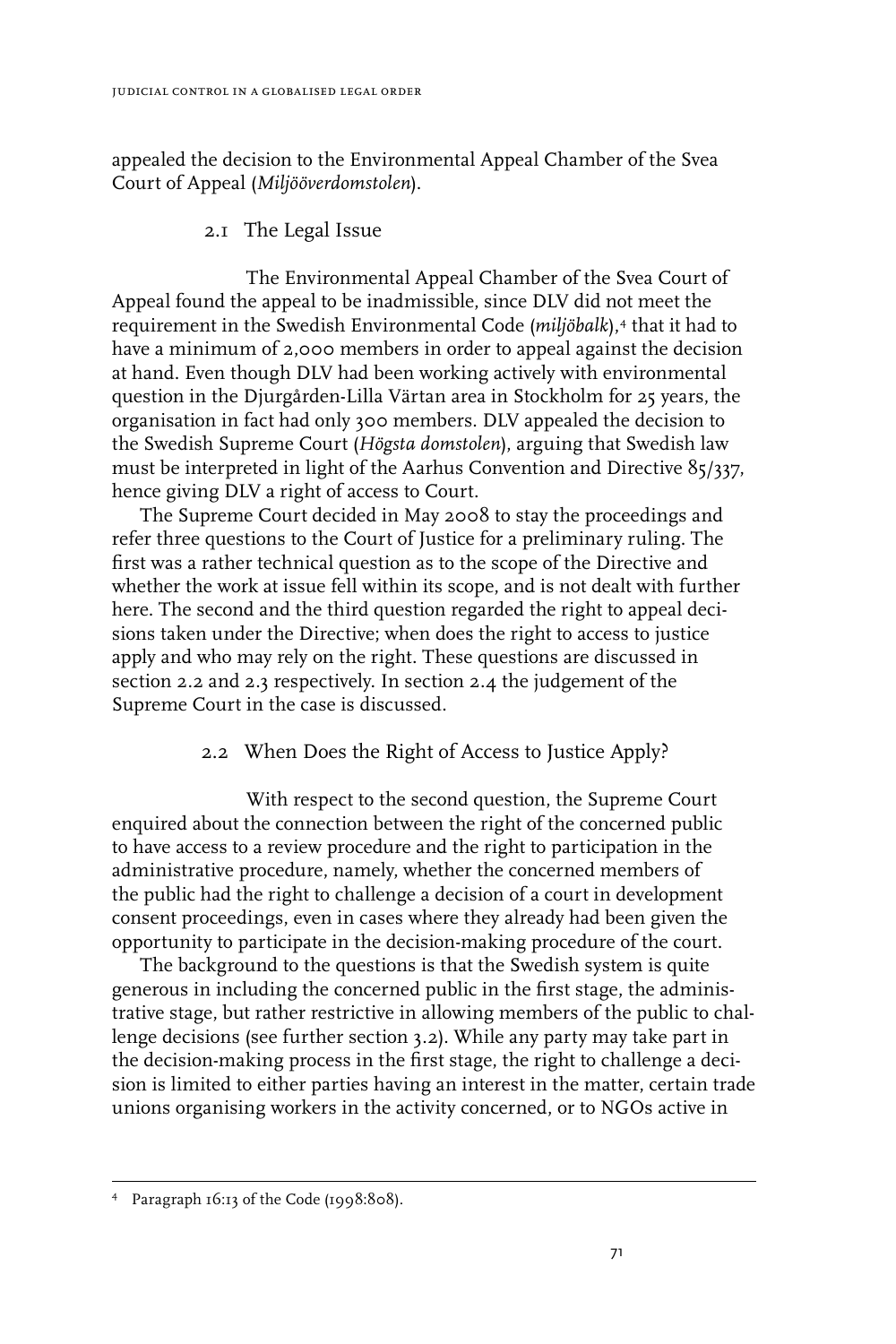reichel

Sweden for at least three years, with at least 2,000 members.<sup>5</sup> When development consent is sought for a project that may have significant effects on the environment, the proceedings are carried out by a specialised environmental court, as in the *Djurgården-Lilla Värtan* case, where the consent decision was taken by the Environmental Chamber of the Stockholm District Court. In its second question, the Supreme Court therefore wanted to know if the right to a review procedure could be considered to have been exhausted already in the proceedings leading to the decision, since these proceedings were conducted by a court, or if the concerned public still had a right to challenge that decision.

In answering the question, the Court of Justice stated that the right of participation and the right to a review procedure were two separate rights, with two separate purposes. Article 10a of Directive 85/337, following the amendments introduced in implementing the Aarhus Convention, gives concerned members of the public who fulfil certain conditions a right to a review procedure before a court of law or other independent body in order to challenge the substantive or procedural legality of decisions, acts or omissions falling within its scope. This article should be read in conjunction with Article  $I(2)$  of Directive 85/337, stating that any NGO which promotes environmental protection and meets the conditions which may be required by national law, satisfies the criteria of belonging to the concerned public, for example as referred to in Article 10a.<sup>6</sup> The Court of Justice went on to state that the concerned public was also guaranteed effective participation in environmental decision-making-procedures with regards to projects likely to have significant effects on the environment, Article 6(4) read in conjunction with Article 2(2).<sup>7</sup>

The fact that Sweden has chosen to allocate the task of granting development consent to a court of law instead of an administrative body therefore did not change the status of the proceedings from administrative to judicial, it simply meant that the court exercised administrative powers.<sup>8</sup> The two stages cater to different purposes and therefore are not interchangeable. In the words of GA Sharpston:

Article 6 of Directive 85/337, as amended, concerns an administrative procedure which brings together the views of all interested parties in order to

- *Ibid.* at para 37-38.
- Opinion of GA Sharpston in *ibid.* at para 35.

Regarding the right of standing, see paragraphs 16:12 and 16:13 of the Environmental Code. Further, see Darpö, Jan, *Biological Diversity and the Public Interest*, de Lege, Yearbook of the Faculty of Law, Uppsala University, 2009, pp. 226 and Ebbesson, Jonas, *Sweden*, Ebbesson, Jonas (ed), Access to Justice in Environmental Matters in the EU, Kluwer, The Hague, 2002, p. 447.

Case C-263/08 *Djurgården – Lilla Värtan*, at paras 33 and 35.

*Ibid.* at para 36.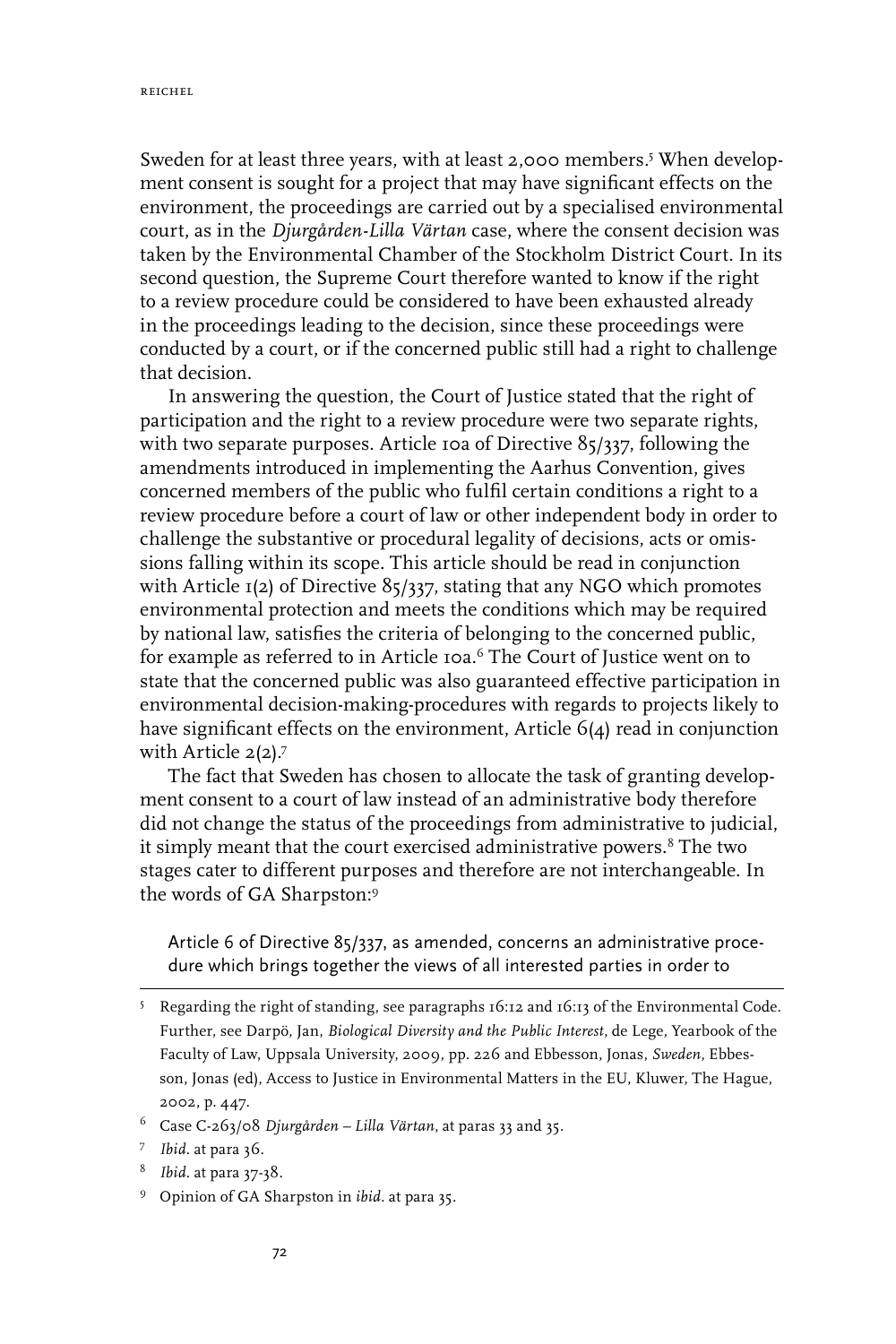take an environmental policy decision. Given the administrative authorities' wide discretion when conducting an environmental assessment leading to a planning decision, the legislation promotes maximum participation so as to ensure that the measure adopted will be lawful, but also correct from technological, social, economic and other perspectives. Judicial proceedings, in contrast, involve a dispute between parties focusing principally on questions of law and their subsequent application to particular facts.

The Court of Justice concluded that the two stages are separate and with different purposes, therefore participation in the decision-making procedure had no effect on the conditions for access to the review procedure.<sup>10</sup> The fact that Sweden is generous in its definition of the public in the first stage does not give Sweden any margin of discretion to reduce the right to review procedure in the second stage. Instead, NGOs fulfilling the conditions of the Directive and the Aarhus Convention have an independent and automatic right to both administrative participation and access to justice.

#### 2.3 Who has Access to Justice?

The conclusion by the Court to the second question is directly connected to the third question posed by the Supreme Court, whether it is possible to interpret Articles  $I(2)$ , 6(4) and 10a of Directive 85/337 as meaning that different national requirements can be laid down with regard to the concerned public in the two stages of the Directive, the administrative stage and the judicial stage, with the result that small, locally established environmental protection associations would have the right of participating in the administrative stage, but not to appeal the decision in the judicial stage.

This question is also closely connected to the specific system laid down in Swedish environmental law, and even though the Supreme Court did not specifically ask for a review of whether the Swedish solution is compatible with the Directive, the Court of Justice read this into the question, transforming it into the core of its answer to the Swedish court. The Court of Justice stated that it was clear from the order for reference, the file submitted to the court, and the arguments put forward at the hearing, that the reason for the third question was the existence in the relevant national legislation of the rule that only an association with at least 2, 000 members may bring an appeal against a decision adopted on an environmental matter.<sup>11</sup>

The Court of Justice started out by stating that Directive 85/337 in fact distinguishes between the concerned public with regard to matters falling under the Directive in general on one hand, and a sub-group of natural and legal persons within the concerned public who, because of their particular

<sup>10</sup> Opinion of GA Sharpston in *ibid.* at para. 38.

<sup>11</sup> *Ibid.* at para 41.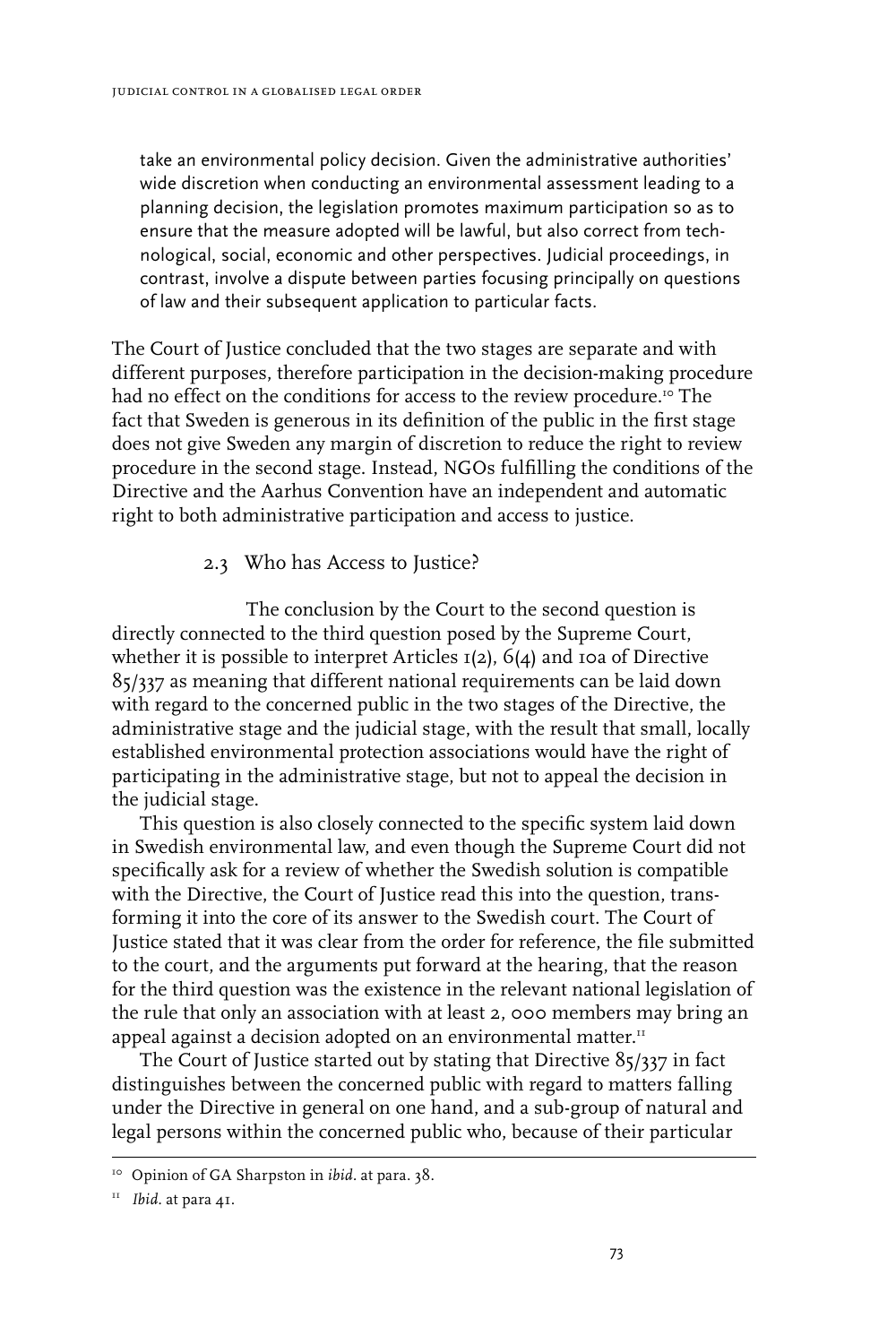position in the matter at issue, are entitled to challenge a decision according to Article 10a, on the other.12 Article 10a of the Directive specifies two general conditions for admissibility of the actions that Member States may apply, either 'sufficient interest' or 'impairment of right', but leaves it to the Member States to determine those factors that should constitute these conditions, reminding the Member States that the requirements must be consistent with 'the objective of giving the concerned public wide access to justice'. However, with regards to environmental NGOs, it follows from Article 1(2) of Directive 85/337, read in conjunction with Article 10a, that any NGO 'meeting any requirement under national law' is to be regarded either as having 'sufficient interest' or as having rights which are capable of being impaired by matters under the Directive. Any NGO fulfilling the conditions in Article 1(2) should therefore, also be considered as fulfilling the conditions set out in national law for challenging decisions under Directive 85/337.

Even though this information would have been enough to answer the question of the Supreme Court, namely that the room for manoeuvrability for Member States when deciding which NGO should enjoy procedural right under Directive 85/337 lies in Article 1(2), which in turn, is the key to both the participation rights in Article 6(4), in conjunction with 2(2), and the access to justice in Article 10a, the Court of Justice continued discussing how broad this room for manoeuvring actually was:<sup>13</sup>

While it is true that Article 10a of Directive 85/337, by its reference to Article 1(2) thereof, leaves to national legislatures the task of determining the conditions which may be required in order for a non-governmental organisation which promotes environmental protection to have a right of appeal under the conditions set out above, the national rules thus established must, first, ensure 'wide access to justice' and, second, render effective the provisions of Directive 85/337 on judicial remedies. Accordingly, those national rules must not be liable to nullify Community provisions which provide that parties who have a sufficient interest to challenge a project and those whose rights it impairs, which include environmental protection associations, are to be entitled to bring actions before the competent courts.

The obligation of the Member States to ensure access to justice is given two separate legal grounds. First, the Directive itself requires the Member States to ensure a 'wide access to justice', and secondly, the national rule must render effective the provisions of the Directive. This second ground for the obligation of the Member States must therefore be found outside the specific Directive at hand, namely in the general obligation on the Member States to be loyal to the Union, specified in the doctrine of direct effect

<sup>&</sup>lt;sup>12</sup> Ibid. at para 42.

<sup>13</sup> *Ibid* at para 45.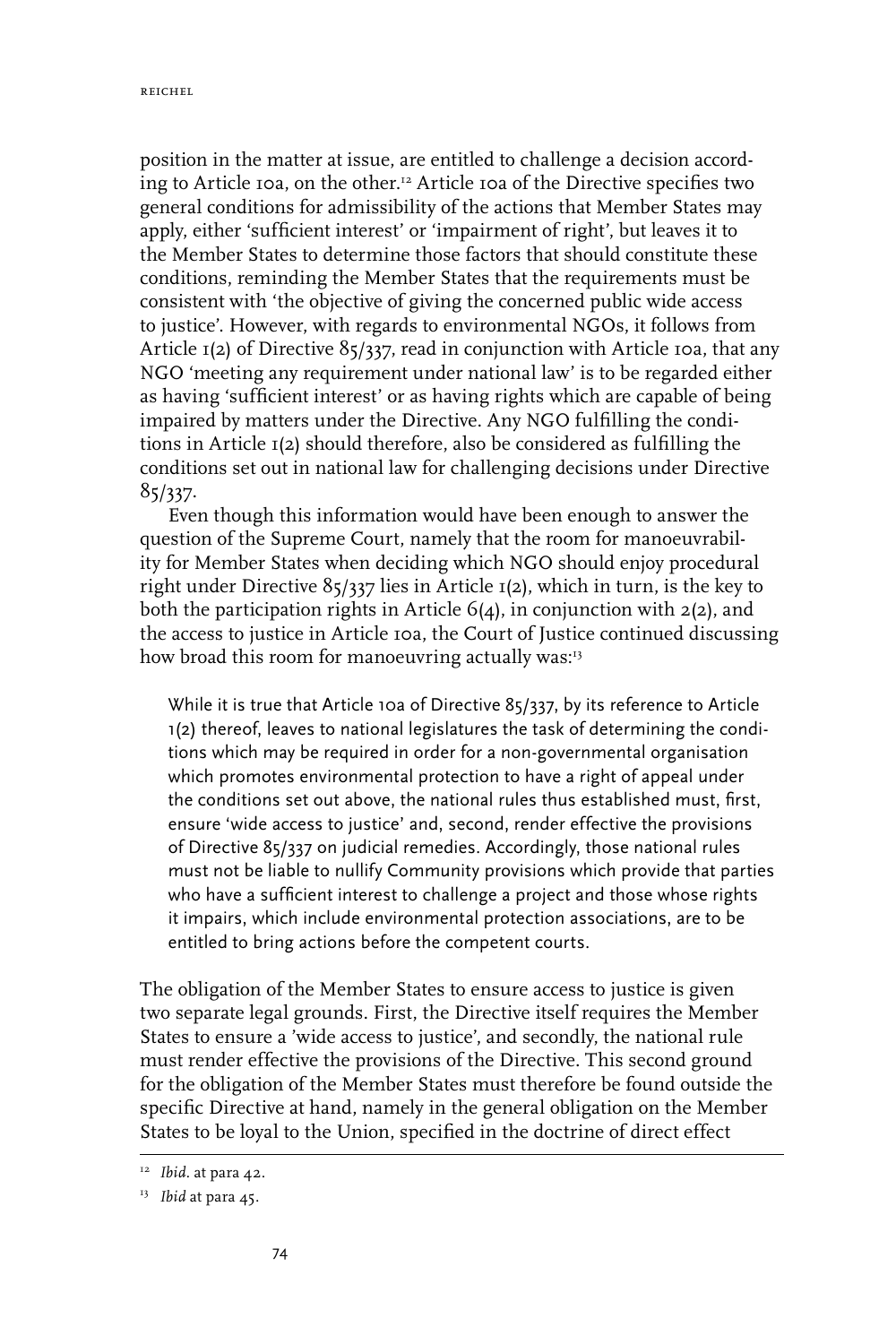and supremacy, including the limitations on Member States within what is commonly referred to as their institutional and procedural autonomy, in short, the general principle of effectiveness. The Member States are under a general obligation to render provisions of EU law effective. From here, the Court of Justice did not have any difficulties concluding that Directive 85/337 precluded national law such as the Swedish, reserving the right to appeal in the Directive solely to NGOs with more than 2,000 members.

As mentioned above in the introduction*,* GA Sharpston went even further in her opinion, stating that the second ground brought forward by the Court of Justice, would in itself be sufficient to ensure DLV access to  $Con1rt14}$ 

Finally, I add that, in my view, the result would have been the same had there not been a specific provision such as Article 9 of the Aarhus Convention or Article 10a of Directive 85/337, as amended. The case-law of the Court contains numerous statements to the effect that Member States cannot lay down procedural rules which render impossible the exercise of the rights conferred by Community law.15 Directive 85/337, which introduces a system of environmental assessment and confers rights, would be stripped of its effectiveness if the domestic procedural system failed to ensure access to the courts. The present case is clear proof that, given that access to justice is made impossible for virtually all environmental organisations, such a measure would fall foul of the Community law principle of effectiveness.

According to this reasoning, Member States have a duty to ensure an effective legal protection to the right awarded to NGOs in Directive 85/337, apparently separate from the right to access to justice, even without the specific provisions such as those in Article 10a in Directive 85/337, and its equivalent in the Aarhus Convention. The procedural rights of access to a court laid down in the Directive and Convention would thereby already be included in the general principles of EU law.

This is a broad interpretation of the principle of effectiveness. Even if it is well-established in case law that Member States must provide individuals with effective remedies to allow them to defend their EU-rights before courts,<sup>16</sup> the Court of Justice has admittedly also accepted national procedural orders that in practise leave quite narrow access. In another Swedish case on access to court, the *Unibet-*case,<sup>17</sup> the Court of Justice accepted the

<sup>14</sup> Opinion of GA Sharpston in *ibid.* at para 80.

<sup>15</sup> Opinion of GA Sharpston in *ibid.*, referred to joined cases C-430/93 and C-431/93 *van Schijndel and van Veen* [1995] ECR I-4705, at para 17, case C-129/00 *Commission v Italy* [2003] ECR I-14637, at para 25, case C-432/05 *Unibet* [2007] ECR I-2271, at para 43 and joined cases C-222/05 to C-225/05 *van der Weerd and Others* [2007] ECR I-4233.

<sup>16</sup> For examples the cases cited by GA Sharpston, footnote 15 *supra.*

<sup>17</sup> Case C-432/05 *Unibet v. Justitiekanslern* [2007] ECR p. I-2271.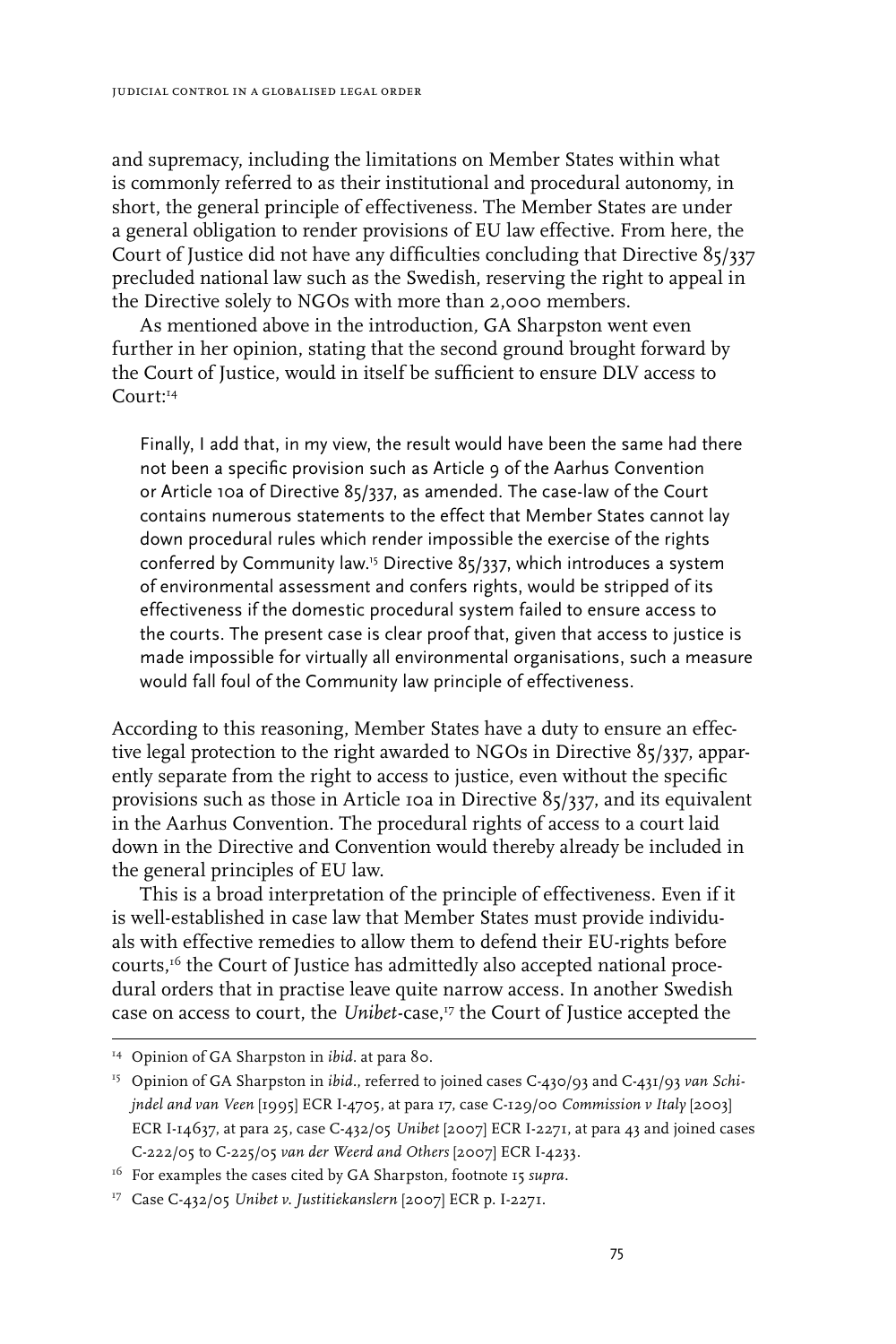Swedish rejection of an application for a declaratory judgment for a party, content with declaring that as long as there were alternative ways to access the court, the right to an effective remedy was fulfilled, even though in reality the alternatives must be considered rather difficult to pursue.<sup>18</sup>

The question raised here is what is role that the principle of effectiveness and the right to access to court ought to have in today's EU law. Has judicial control become the only conceivable way to monitor Member States, national authorities and their application of EU law? If so, how does this affect the relationship between the courts and other organs pursuing control mechanisms in the Member States? Besselink argues that the counterweight to the executive is no longer the parliaments, but the courts.<sup>19</sup> The question then becomes, where does this leave the national parliaments?

#### 2.4 The Judgment of the Supreme Court

In its decision following the preliminary ruling from the Court of Justice, the Supreme Court closely followed the interpretations laid down by the Court of Justice.<sup>20</sup> The Supreme Court stated that the Court of Justice had clarified that the issue at hand in the case fell within the scope of Directive 85/337 and that the Directive, within its scope of application, hindered national legislation restricting access to justice for environmental NGOs with less than 2,000 members. Consequently, the Supreme Court found that the relevant provision of Swedish law, paragraph 16:13 of the Environmental Code, was not to be applied in the case. The Supreme Court further noted that the relevant provision at the time was subject to review by the legislature in order to adjust it to the preliminary rulings of the Court of Justice.21 The Supreme Court thus decided to set aside the dismissal of DLV's appeal and to refer the case back to the Environmental Appeal Chamber of the Svea Court of Appeal for a review of the merits of the case. The case was still pending before this court in the middle of October 2010.

<sup>18</sup> In *Unibet*, the alternative way in effect consisted of initiating a Member State liability action, which can be quite a cumbersome procedure. See further Andersson, Torbjörn, *Abstrakt lagprövning – en aspekt på Unibetmålet*, in Heckscher, Sten & Eka, Anders (ed), Festskrift till Johan Hirschfeldt, Iustus, Uppsala, 2008.

<sup>19</sup> Besselink, Leonard F.M., *Shifts in Governance: National Parliaments and Their Governments' Involvement in European Union Decision-Making*, in Barrett, Gavin (ed), National parliaments and the European Union: the Constitutional Challenge for the Oireachtas and other Member States Legislatures, Clarus Press, Dublin, 2008, p. 31.

<sup>&</sup>lt;sup>20</sup> Supreme Court decision of the 7 July 2010 in case number Ö 1824-07.

<sup>&</sup>lt;sup>21</sup> The Supreme Court also referred to the preliminary ruling in the related case C-24/09 *Djurgården-Lilla Värtans Miljöskyddsförening v. AB Fortum Värme samägt med Stockholms stad*, ECR [2010], nyr, regarding Directive 96/61, as amended.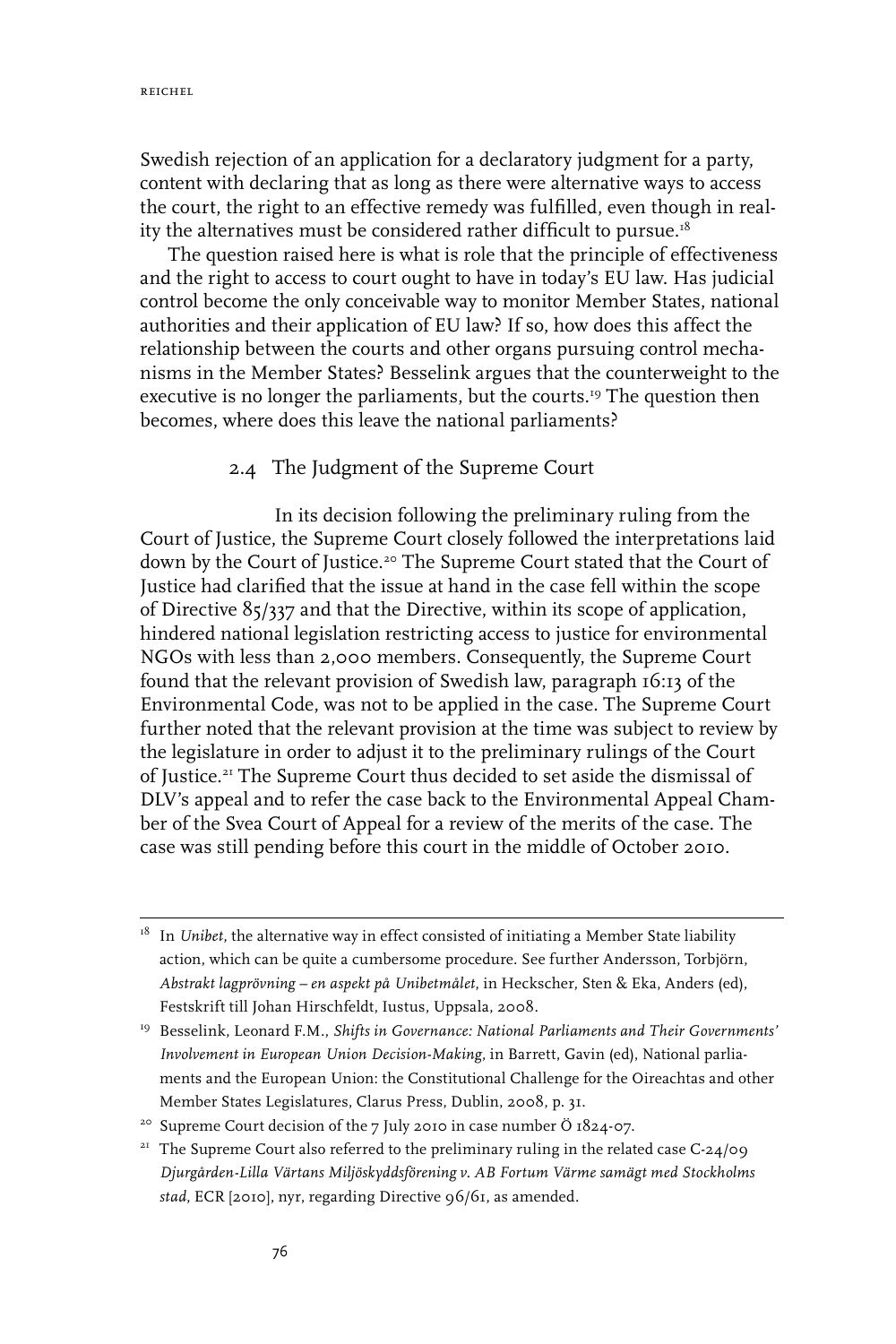# **3 The Role of NGOs in the Enforcement of Law**

International law has always had problem with enforcement. There is no world government to execute what the world legislator has enacted. Instead, the implementation of international law is too often dependent on the goodwill of the signatory states. In EU law, the task of enforcing which has been decided on jointly at the European level, at least traditionally, has also to a large extent fallen upon each Member State, within each legal order, according to each individual constitutional regime. However, in contrast to international law in general, EU law contains several mechanisms at the European level to ensure an effective control of the implementation of its provisions within the national legal orders, for institutional enforcement, through public institutions or organs, and private enforcement, initiated by individuals, either private or legal persons, via judicial control. The most important mechanism for institutional enforcement vis-à-vis the Member States is the possibility for the Commission to initiate infringement proceedings (Article 258 TFEU), whereas private enforcement may be carried out through national courts which have been granted the right and obligation to refer questions to the Court of Justice for preliminary rulings (Article 267 TFEU).<sup>22</sup> The Court of Justice in its case law has fortified this preliminary ruling mechanism with a toolkit of doctrines and principles, with the dual aim of encouraging and obligating national courts to do their part of the work in ensuring the functioning of the 'complete court system of the EU',<sup>23</sup> for example through the principle at issue here, the principle of effectiveness. It may be readily accepted that it is the preliminary ruling mechanism, together with the case law of the Court of Justice, with its dynamic doctrine of direct effect and supremacy and the weight laid upon ensuring the loyal cooperation of the national courts, that has enabled the EU to escape the implementation trap of traditional international law.<sup>24</sup>

<sup>&</sup>lt;sup>22</sup> There is further a mechanism for mutual cooperation within the area of auditing the EU budget, article 287 TFEU, even though the practical importance of this cooperation has so far been limited, see further Reichel, Jane, *Ansvarsutkrävande – svensk förvaltning i EU*, Jure, Stockholm, 2010, pp. 142.

<sup>&</sup>lt;sup>23</sup> An understanding of the common task of the Union courts and national courts developed by the court in case 294/83 Parti écologiste "Les Verts" v. European Parliament [1986] ECR p. 1339, at para 23.

<sup>&</sup>lt;sup>24</sup> Harlow, Carol, *Accountability in the European Union*, The collected courses of the Academy of European Law, Oxford University Press, 2002, p. 147, Douglas-Scott, Sionaidh, *Constitutional law of the European Union*, Longman, Harlow, 2002, pp. 225 and Andersson, Torbjörn, *Rättsskyddsprincipen: EG-rätt och nationell sanktions- och processrätt ur ett svenskt civilprocessuellt perspektiv*, Iustus, Uppsala, 1997, p. 276.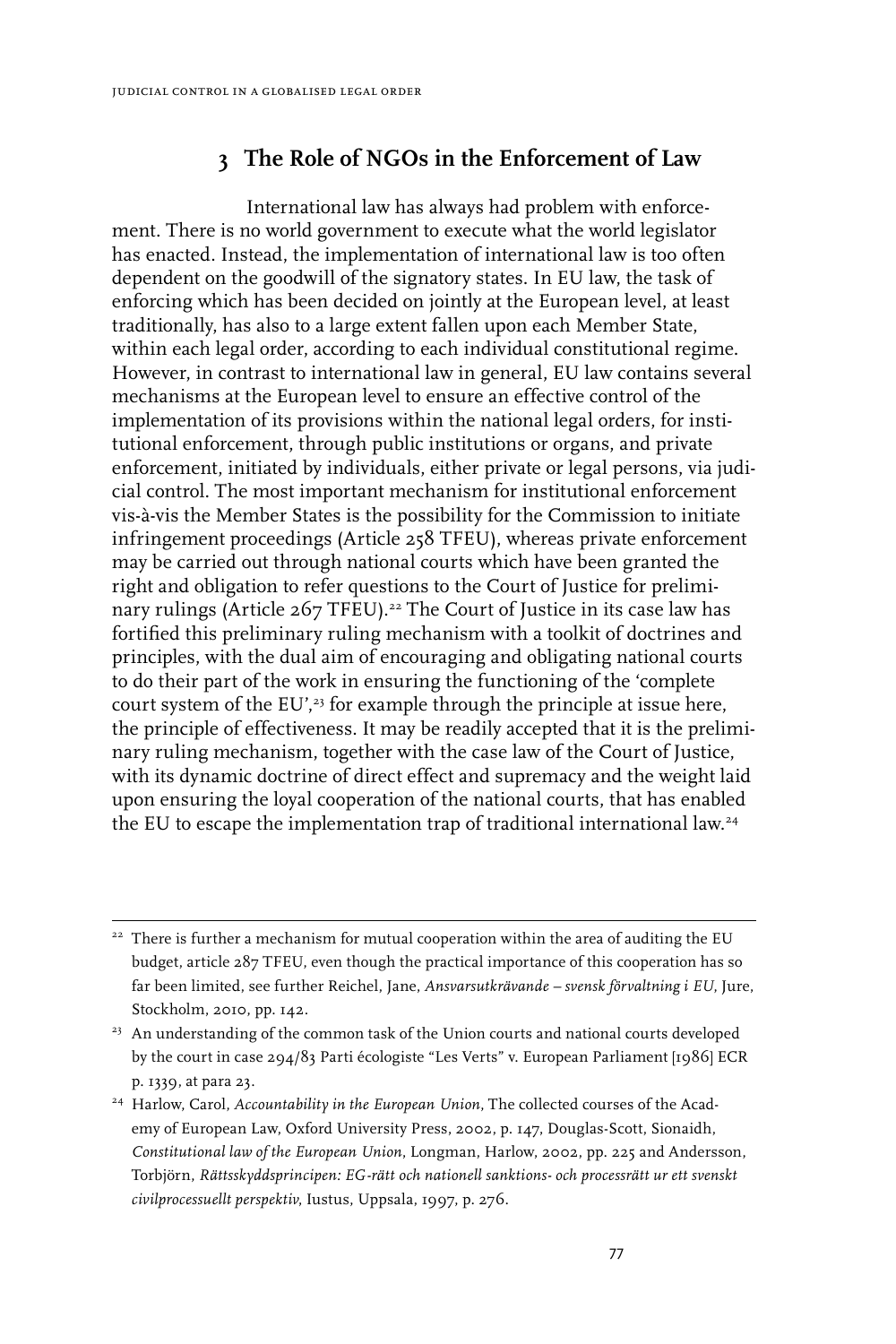#### 3.1 NGOs as Tools for Enforcement in a Globalised Legal Order

In an enforcement model based on the initiatives of individuals, there is always a risk that those individuals with the economic and logistic resources to take matters to court are not representative of the public at large, and the issues pursued do not reflect the will and needs of the many. It is no secret that free movement cases within EU law have more than their fair share of cases related to alcohol, pornography and gambling. It is easier to go to court in order to have obstacles to trade torn down, than to go to court to defend the right to a balanced market.<sup>25</sup>

Granting the right to participation and access to justice to NGOs active in a policy area which the international legislator, the EU or the UN, wants to promote may be an advantageous alternative for channelling the voice of the public. In environmental law, the negative effects of an environmentally hazardous activity, even when carried out with all the permits and consents needed and with the support of the government is, first and foremost, felt by those other than the ones involved in its permission. If solely the government or a public authority and the polluting industry are involved in the process, and solely their arguments are taken into account in balancing the interests of economic growth against environmental protection, there is a risk that the interest of those affected will not be weighed in properly. In these circumstances, NGOs may play a central part in pursuing what is sometimes referred to as "environmental justice", a movement focusing on the 'unfair' distribution of the negative impact of modern society.<sup>26</sup> The polluter may be acting in another country, another region or even locally, but even so it might be difficult for individuals to act against the polluter on their own. It is therefore assumed that the availability of litigation rights for environmental associations foster better environmental law enforcement.<sup>27</sup> Further, NGOs may play an important role in enforcing environmental issues in situations where no private or legal person is concerned in a legally

<sup>25</sup> Weatherill, Stephan, *Addressing Problems of Imbalanced Implementing in EC law: Remedies in an Institutional Perspective*, Kilpatrick, Claire, Novitz, Tonia & Skidmore, Paul (ed), The future of remedies in Europe, Hart, Oxford, 2000, pp. 100.

<sup>26</sup> Ebbesson, Jonas, *Comparative Introduction*, Ebbesson, Jonas (ed), Access to Justice in Environmental Matters in the EU1567, Kluwer, The Hague, 2002, p. 8. Another term sometimes used in these circumstances is "environmental democracy", relating to the participation of the public through environmental NGOs, see Darpö, *Biological* Diversity and the Public Interest, op cit footnote 5, pp. 220 with further references.

<sup>27</sup> de Sadeleer, Nicolas , Roller, Gerhard & Dross, Miriam, *Access to Justice in Environmental Matters and the Role of NGOs: Empirical Findings and Legal Appraisal*, Europa law publishing, Groningen, 2005, p. 175.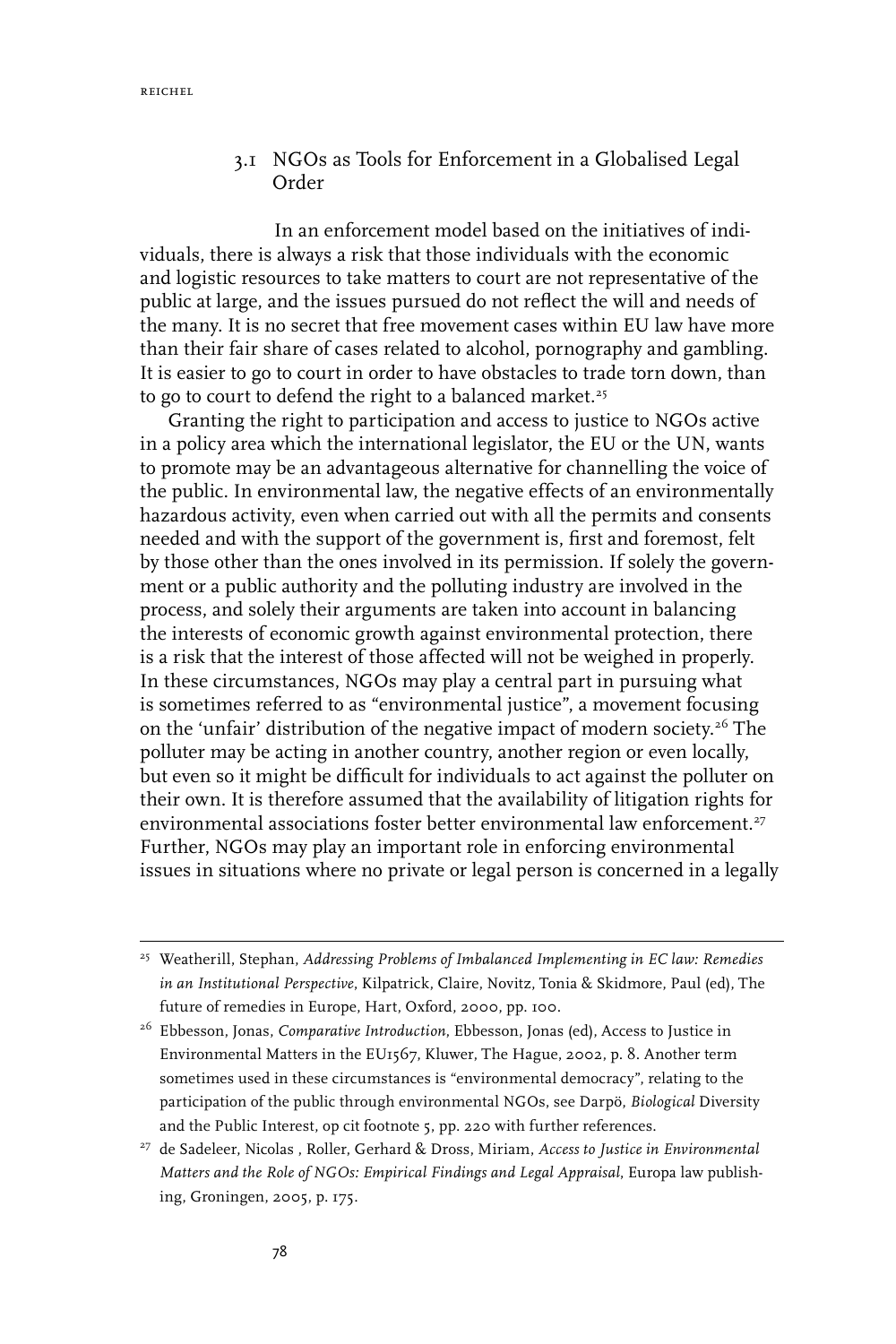relevant manner in order for them to be granted access to court, for example regarding questions of biodiversity.28

This role of NGOs as a tool for enforcement is also relevant in other areas of the law, where the interest of the members of the public may come into conflict with the interests of economically stronger parties, such as consumer law and laws on the protection of social rights. In both of these areas, there are examples of how NGOs have been assigned a role to contribute to the monitoring of the implementation and respond to incorrect enforcement of the enacted legislation, within EU Consumer law<sup>29</sup> and within the Council of Europe, with the Social Charter.<sup>30</sup>

NGOs may, however, also have an agenda that is not welcomed by the international community, and even be considered a threat to world peace. In another case with a partial Swedish connection, the well-known *Kadi and Al Barakaat* case, the roles were reversed. One of the parties to the case was a small Swedish association, Al Baracat International Foundation, initially together with three of its members, who found themselves blacklisted by the UN because of a suspected connection to Al Qaeda and Osama bin Laden. In this case, it was the NGO and its members who turned to the Courts of the European Union, the General Court $^{\mathfrak{z}\mathfrak{z}}$  and on appeal the Court of Justice, $^{\mathfrak{z}\mathfrak{z}}$ in order to seek judicial protection from the far-reaching effects of the UN sanctions. These issues are revisited below.

#### 3.2 The Role of NGOs in Swedish Environmental Matters

In organising an enforcement model for environmental law, Sweden has chosen a different path from the one described above. Until the Swedish Environmental Protection Agency was established in the late 1960's, some environmental NGOs were granted the right to appeal mat-

<sup>&</sup>lt;sup>28</sup> Darpö, Biological Diversity and the Public Interest, op cit footnote 5, p. 215.

<sup>&</sup>lt;sup>29</sup> For example, Directive  $98/27/EC$  of the European Parliament and of the Council of 19 May 1998 on injunctions for the protection of consumers' interests and Directive 2005/29/EC of the European Parliament and of the Council of 11 May 2005 concerning unfair businessto-consumer commercial practices in the internal market. See further Micklitz, Hans-Wolfgang, *Collective Action of Non-governmental Organisations in European Consumer and Environmental Law – A Mutual Learning Process?*, Macrory, Richard (ed), Reflections on 30 years of EU environmental law: a high level of protection?, Europa Law, Groningen, 2006.

<sup>&</sup>lt;sup>30</sup> Article I a-c of the Additional Protocol to the European Social Charter Providing for a System of Collective Complaints. See further Lind, Anna-Sara, *Sociala rättigheter i förändring: en konstitutionellrättslig studie*, Juridiska institutionen, Uppsala universitet Uppsala, 2009, p. 240.

<sup>31</sup> Case T-306/01 Ali Yusuf and Al Barakaat International Foundation v. Council and Commission [2005] ECR p. II-3533.

<sup>&</sup>lt;sup>32</sup> Case C-402/05 P Kadi and Al Barakaat International Foundation v. Council and Commission [2008] ECR p. I-6351.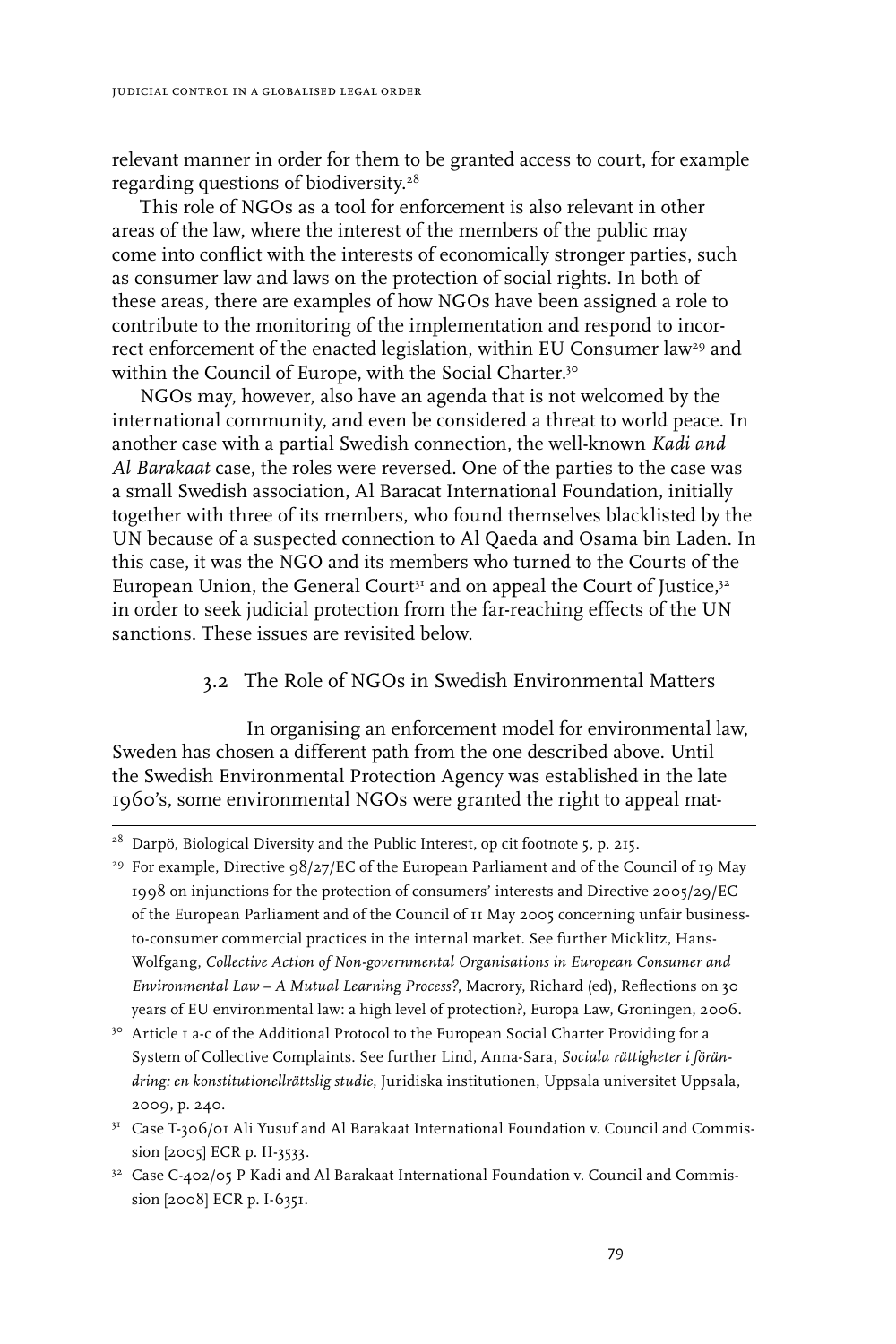ters under the current legislation, in order to protect public environmental interests. With the establishment of the Environmental Protection Agency, the role of representing the will and interest of the public in this area was assigned to the agency alone, and the rights of the NGOs were repealed.<sup>33</sup> On the other hand, other kinds of NGOs, certain trade unions and in some circumstances consumer associations, continued to enjoy the right to appeal environmental matters, and still do.34

The restrictive Swedish view on private enforcement in environmental matters, here in the form of procedural rights for NGOs, is representative of the Swedish approach in general. The Swedish constitutional system rests upon the principle of the sovereignty of the people, with Parliament as the foremost representative of the people.35 The Swedish democratic model has therefore been described as majoritarian rather than constitutional, with the state identifying itself with majoritarian or paternalistic policies.<sup>36</sup> The right to judicial appeal in administrative matters has in general been secondary, or even non-existent, in the traditional Swedish administrative model.<sup>37</sup> Institutional enforcement through public authority, often in the form of ombudsmen,38 on the other hand has held a strong position in Swedish law, at least apart from the labour market.39

Even so, the international debate on the role of NGOs in environmental matters did not leave the Swedish legislator unimpressed. In the late

- <sup>34</sup> Ebbesson, Sweden, Access to Justice in Environmental Matters in the EU, op cite footnote 5, p. 451 and paragraph 16:12 of the Environmental Code
- <sup>35</sup> Paragraph 1:1 and 1:4 of the Swedish Constitution, the Instrument of Government.
- 36 Nielsen, Ruth, *Scandinavian Legal Realism and EU law*, p. 261 and Bakardjieva Engelbrekt, Antonina *Institutional Theories, EU Law and the Role of Courts for Developing a European Social Model*, p. 339, both in Neergaard, Ulla B., Nielsen, Ruth & Roseberry, Lynn M. (red), The Role of Courts in Developing a European Social Model – Theoretical and Methodological Perspectives, DJØF Publishing, Copenhagen, 2010.
- 37 Carlson, Laura, *The Fundamentals of Swedish Law: a Guide for Foreign Lawyers and Students*  Studentlitteratur, Lund, 2009, p. 163. See further Ragnemalm, Hans, *Administrative Justice in Sweden*, Juristförlaget, Stockholm, 1991, pp. 209.
- $38$  There are several sector specific ombudsmen in Swedish law, for example the Consumer ombudsman, Equality Ombudsman, which is the result of a merger of four previous antidiscrimination ombudsmen in January 2009, the Office of the Child and School Student Representative. Regarding Consumer law, see further Bakardjieva Engelbrekt, Antonina, *Fair Trading Law in Flux? National Legacies, Institutional Choice and the Process of Europeanisation*, Stockholm University 2003, p. 271.
- 39 Carlson, The Fundamentals of Swedish Law: a Guide for Foreign Lawyers and Students, op cite footnote 37, p. 365.

<sup>33</sup> Darpö, Biological Diversity and the Public Interest, op cite footnote 5, pp. 202. See also Ebbesson, Sweden, Access to Justice in Environmental Matters in the EU, op cite footnote 5, p. 450. The right of NGOs to participate in the administrative stage however has always been extensive in Swedish law.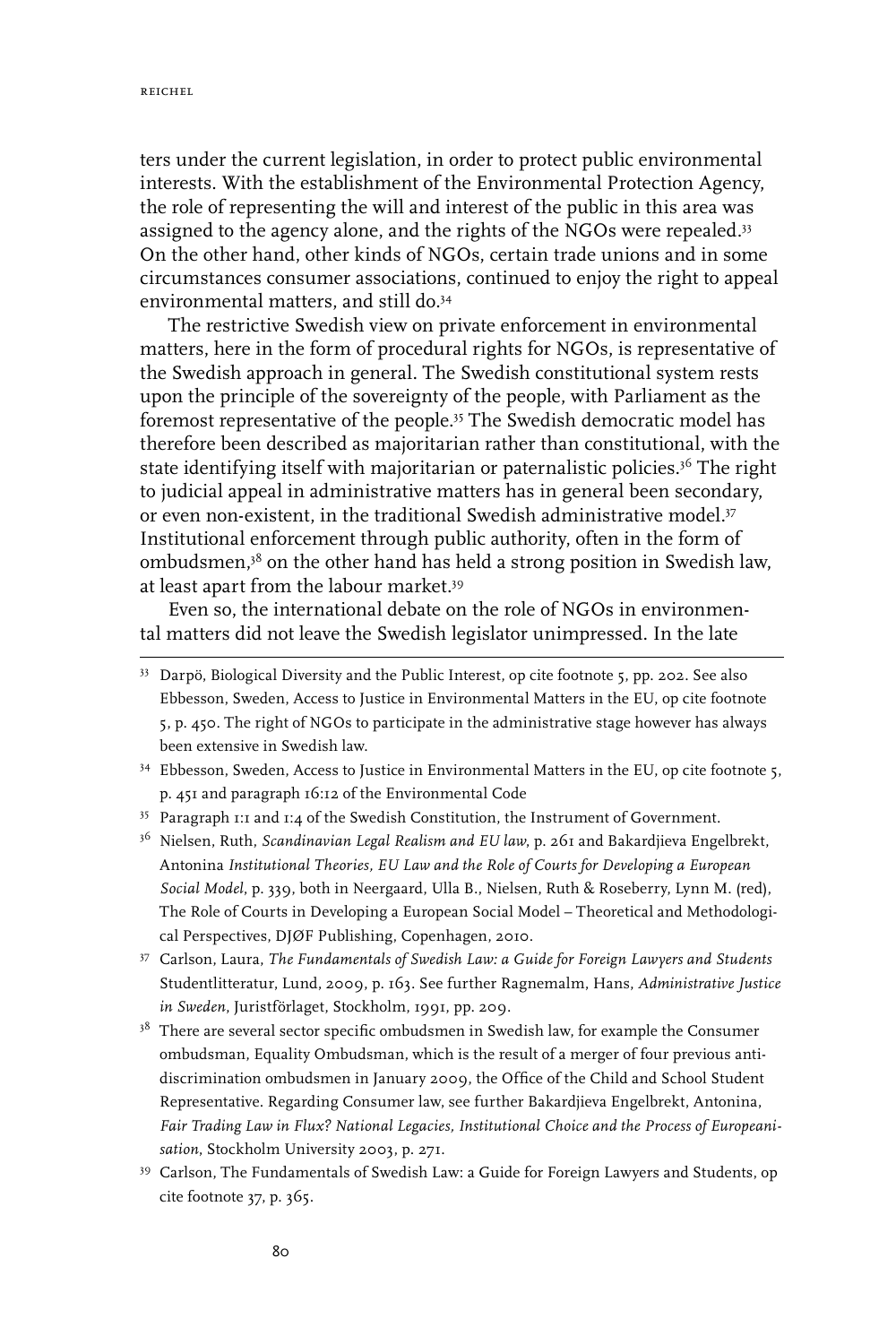1990s, environmental NGOs were again granted some rights to standing in environmental matters, rights that were subsequently expanded to include additional sectors within environmental law, partly due to the Swedish implementation of the Aarhus Convention and the amendments in Directive 85/337.<sup>4°</sup> The restrictive conditions set out in the late 1990s under which environmental NGOs could enjoy the rights remained the same; only environmental organisations who had carried out their activities in Sweden for at least three years and had more than 2,000 members. Already from start, questions were raised in the review by the Council on legislation (*lagrådet*),<sup>41</sup> as well as in the Implementation Guide to the Aarhus Convention over whether the conditions in Sweden were compatible with the Aarhus Convention and Directive 85/337.42 The Implementation Guide uses the Swedish provisions as an example of rules that can be considered problematic:<sup>43</sup>

For example one UN/ECE country requires environmental NGOs to have been active in that country for three years and to have at least 2,000 members. The requirement of activity in the country would not be consistent with the Aarhus Convention, because it would violate the non-discrimination clause of Article 3, paragraph 9. The membership requirement might also be considered overly strict under the convention.

The Council on Legislation focused on the question that is relevant in this case, namely the condition regarding the number of members needed, whereas the Implementation Guide, as seen above, also criticized the requirement of activity in the country. In the *Djurgården-Lilla Värtan* case the latter was not the issue, since the DLV is a Swedish NGO. It therefore is interesting, and certainly a bit discouraging, to note that in the Swedish amendments to the Environmental Code, enacted in order to adjust Swedish law to the outcome of the *Djurgården-Lilla Värtan* case, only the provision on the number of members has been changed. According to the version of Paragraph 16:13 in force since 1 September 2010, NGOs having carried out activities in Sweden for at least three years and having more than 100 members or may otherwise prove to have the support of the public, are granted a right of access to a court.44

<sup>40</sup> Legislative prepatory works in Prop. 2004/05:65 Århuskonventionen, and Jan Darpö, Biological Diversity and the Public Interest, op cit footnote 5, p. 219.

<sup>41</sup> The opinion of the Council on legislation, protocol of *Lagrådets yttrande över implementering av Aarhuskonventionen, utdrag ur protokoll vid sammanträde* 2005-01-10.

<sup>42</sup> The Aarhus Convention Implementation Guide, enacted by UN/ECE, 2000.

<sup>43</sup> *Ibid*, at p. 41. The Guide refers to a personal communication with Jonas Ebbesson, Professor of Environmental law, Stockholm University, Sweden.

<sup>44</sup> My translation. The categories of NGO that may come into question for an access to court has however also been broadened. Before, only certain aloud non-profit associations (*fören-*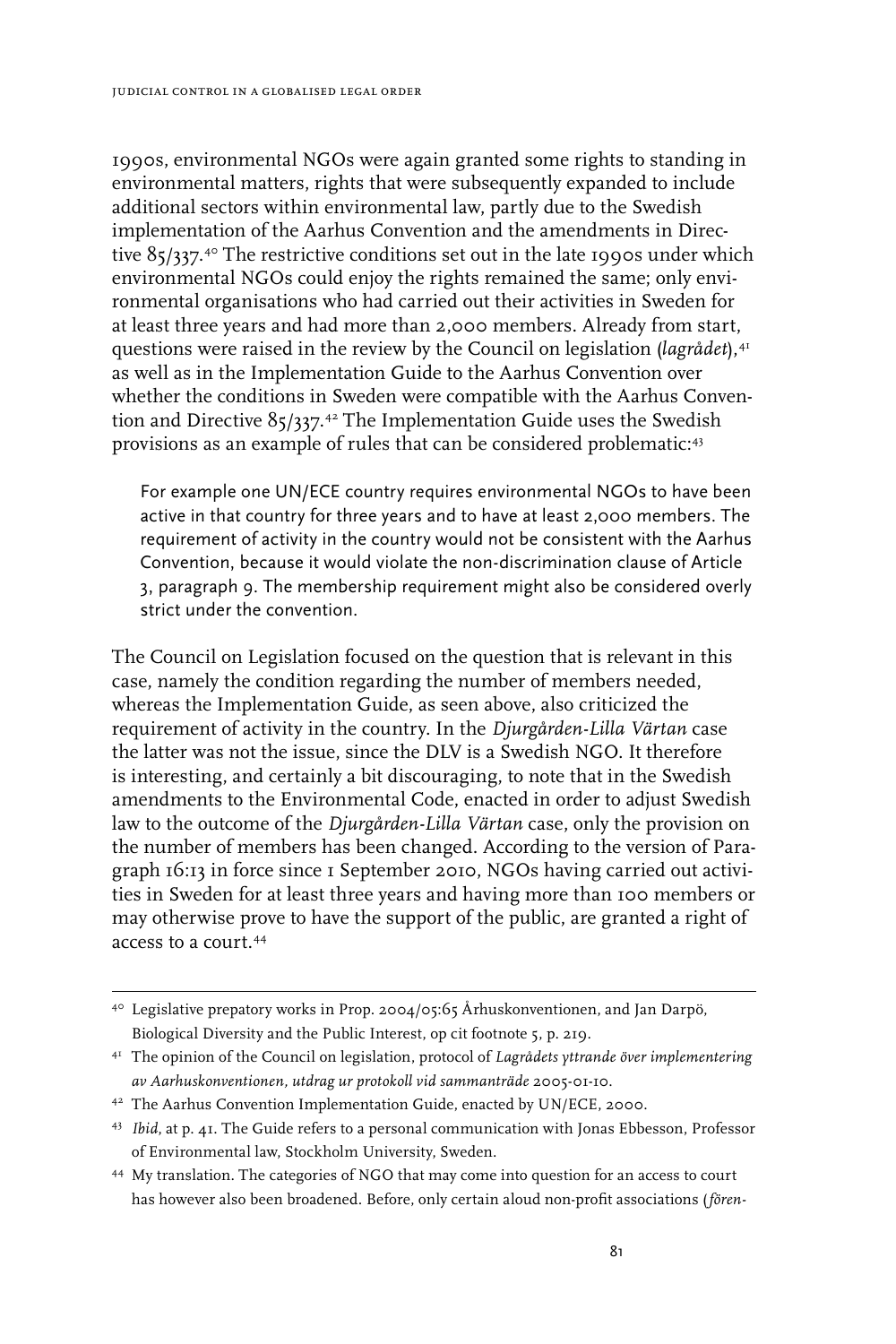## **4 Analysis – Is There Still a Place for Institutional**  and Procedural Autonomy in the Member States?

The organisation of executive powers in the Member States differs from state to state and to date, it has not been considered a question for EU to decide how EU law is to be enforced and monitored within the states. According to the traditional doctrine of institutional and procedural autonomy, it is for the Member States to decide which public authorities are to be competent to handle EU matters<sup>45</sup> and what procedural rules should apply.46 With the deepening and widening of the European integration process, the scope for the Member States to uphold diverging enforcement schemes has narrowed noticeably.47 The question is what effect this has on the constitutional and administrative systems of the Member States as a whole.

## 4.1 Institutional Autonomy v. Supremacy and Loyal Cooperation

The institutional choices behind the organisation of the enforcement schemes in the Member States have often been made for historical reasons. The rather unusual Swedish administrative model is an illustrative example. This model is characterised by large, well-staffed public authorities, which are partially independent of the Government. The Government, in turn, is equipped with comparatively small government offices. The model dates back to the end of the 17th century, when the public authorities were granted a limited independence, in order to ensure that neither the king nor the nobles could rule the authorities singlehandedly, but only through jointly enacted laws. To this date, the partial independence of the public authorities vis-à-vis the Government remains a pillar of Swedish constitutional tradition.48 One way for the Government to influence

*ingar*) had access to court, whereas after the amendment, other non-profitable legal persons are included, for example foundations (*stiftelser*).

<sup>45</sup> Case 51- 54/71 *International Fruit Company v. Produktschap voor groenten en fruit* [1971], ECR p. 1107, at para 4.

<sup>46</sup> Case 33/76 *Rewe-Zentralfinanz v. Landwirtschaftskammer für das Saarland* [1976], ECR p. 1989, at para 5.

<sup>47</sup> The close cooperation between public authorities in the Member States and the EU within many policy sectors has influenced the organisation of national administration in several ways, see further Egeberg, Morten (ed), *Multilevel Union Administration: the Transformation of Executive Politics in Europe,* Palgrave Macmillan, Basingstoke, 2006 and Hofmann, Herwig C.H. & Türk, Alexander, *The Development of Integrated Administration in the EU and its Consequences,* European Law Journal vol. 13 No. 2, 2007, 253-271.

<sup>48</sup> Bull, Thomas, *Administrative Independence and European Integration,* European Public Law, 2008, Volume 14, Issue 3, s. 285-296, pp. 288.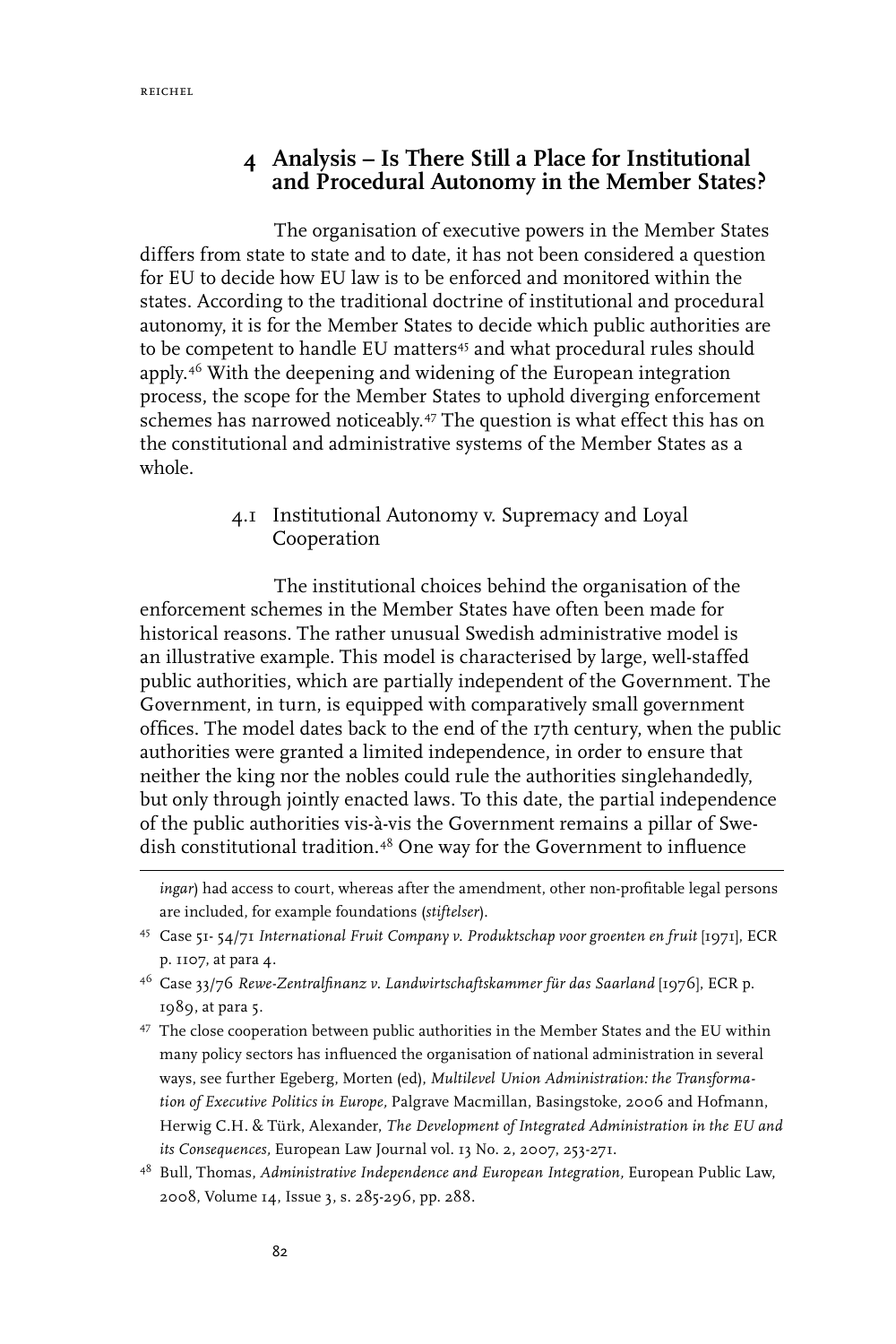the public authorities formerly was by reviewing administrative decisions. As noted above, the traditional Swedish form of reviewing administrative acts were not judicial control, but review within the administrative system, with the Government as the last instance. The Swedish courts, on the other hand, have not traditionally held a very strong position in the area of judicial review of the neither the executive nor the legislator. 49 Over the last few decades, the Swedish court system has however gone through visible changes, not least due to a general Europeanisation of Swedish law and the new role of Swedish court as protectors of EU law.50

The Swedish courts, as all courts of the Member States, function under the tension of two major principles in EU law, the doctrine of institutional (and procedural) autonomy on one hand, and the doctrine of direct effect, supremacy and loyal cooperation between the Member States and the EU on the other.51 While the doctrine of institutional autonomy and the duty for the EU to respect the national identities of the Member States, in the Lisbon-Treaty more explicitly articulated in Article 4(2) TEU, seems to leave sufficient room for States to retain institutional enforcement schemes in areas where this is found to be suitable, the doctrine of supremacy, the principle of loyalty and the never-ending search for a uniform and effective application of EU law will always favour private enforcement and judicial control. This is further underlined by the new wording in Article 19.1 (2) TEU, laying down a duty on the Member States to provide remedies sufficient to ensure effective legal protection in the fields covered by EU law, a duty previously only formulated in case law. A strong ground for this is that it allows the opening of the gate to judicial cooperation between national court and the Court of Justice through preliminary rulings.

This favouring of private enforcement and judicial control is further enhanced in the Aarhus Convention, implemented in the EU through Directive 85/337 and others. For the reasons described above, environmental law seems to be an area especially suited for strengthening the role of NGOs in order to safeguard enforcement of environmental policies. Even though protection of the environment is usually on the agenda of all official national

- 49 Reichel, Ansvarsutkrävande svensk förvaltning i EU, op cite footnote 22, pp. 96 with further references. Further, see regarding the role of Swedish courts prior to the *Djurgården-Lilla Värtan* case, Jan Darpö, Biological Diversity and the Public Interest, op cit footnote 5, pp. 233.
- <sup>50</sup> The development is manifested in the current revision of the Swedish constitution, the Instrument of Government, where the reinforced position of the courts in the Instrument to a large extent is attributed to the Europeanization of the Swedish law. See preparatory works in SOU 2008:125 Grundlagsutedningens betänkande En reformerad grundlag, pp 309 and prop. 2009/10:80 En reformerad grundlag, pp 119.
- 51 In the words of Jürgen Schwartze, the principles of separation and co-operation, see *European Administrative Law*, revised 1st ed., Sweet and Maxwell, London, 2006, pp. clxxi. See further the 19th declaration to the Maastricht-Treaty.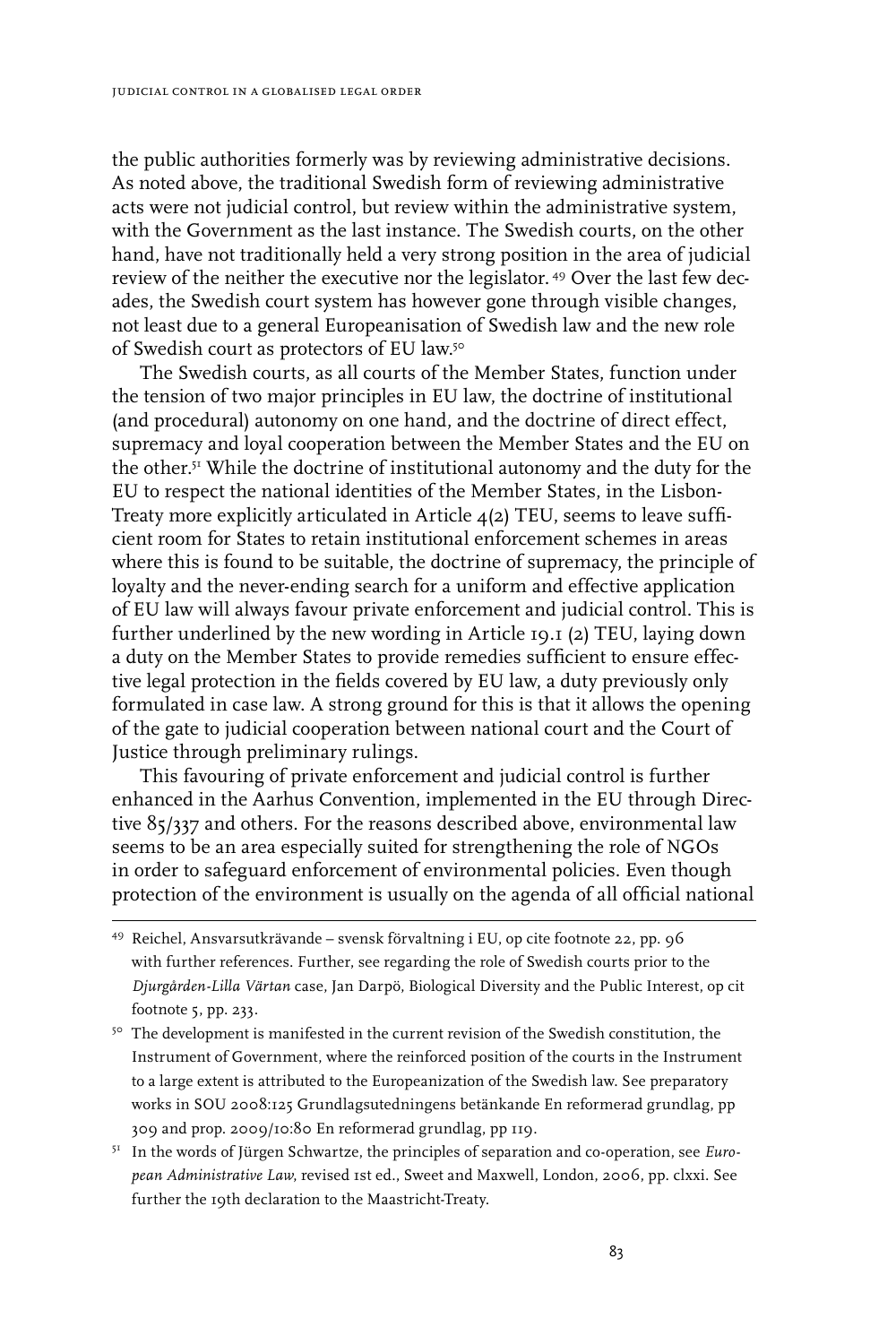reichel

policies, when it comes to assessing large scale projects with the potential of both job-creating and infrastructure building harming the environment, the former often seem to have a built-in advantage over the latter.

If this is true in regards to environmental law within the area of the Aarhus Convention, the question is how much further this interpretation can be drawn. Is the interpretation of the principle of effectiveness in *Djurgården-Lilla Värtan* case relevant to the EU in general? Clearly, there is an inherent structure in global legal orders that tend to raise questions not easily answered by national control organs, under the government or the national parliament, other than by courts. In a global legal order, the legal landscape in itself, the sources of law, the legal methods of interpretation, the questions of hierarchy of norms, etc., are inevitably more complex than in a national legal order, where the legislator, the executive and the courts all stem from the same constitutional framework. The national legislator can no longer claim that enacting legislation with binding effect within the state is its own prerogative, and consequently, the national parliament is no longer the final interpreter of the entire body of law applied in the land. Within the sphere of application of EU law, the Treaty has enabled national courts to step forward as the first protectors of EU law at the national level.<sup>52</sup> As stated above, the preliminary ruling mechanism in EU law has proven to be an exceptionally successful method for providing national courts with authoritative interpretations of EU law. The mechanism allows representatives of the national legal order to engage in a dialogue with the supra-national level, while still restoring the supra-national quality of the legal provision at hand, and thereby the legitimacy of the supra-national legislator.

This is, to my understanding, a further reason for the Court of Justice to underline the different purposes of the right to participate in the administrative procedure and the right to access to court as the court did in its answer to the second question of the *Djurgården-Lilla Värtan* case. Even if an environmental NGO in practise may have just as good, or even better, possibilities to influence the outcome of an actual decision on an environmentally hazardous project at the administrative stage, the right to access to a court serves the wider purpose of reviewing the application of the law in the case, wherever the law might come from. The question then becomes, is it conceivable that any other representative of the Member State could shoulder the role of courts, to represent the Member State in a supra-national dialogue on the review of national law in the sphere of Union law?

<sup>&</sup>lt;sup>52</sup> For example, see European Parliament Resolution of 9 July 2008 on the role of the national judge in the European judicial system (2007/2027(INI)).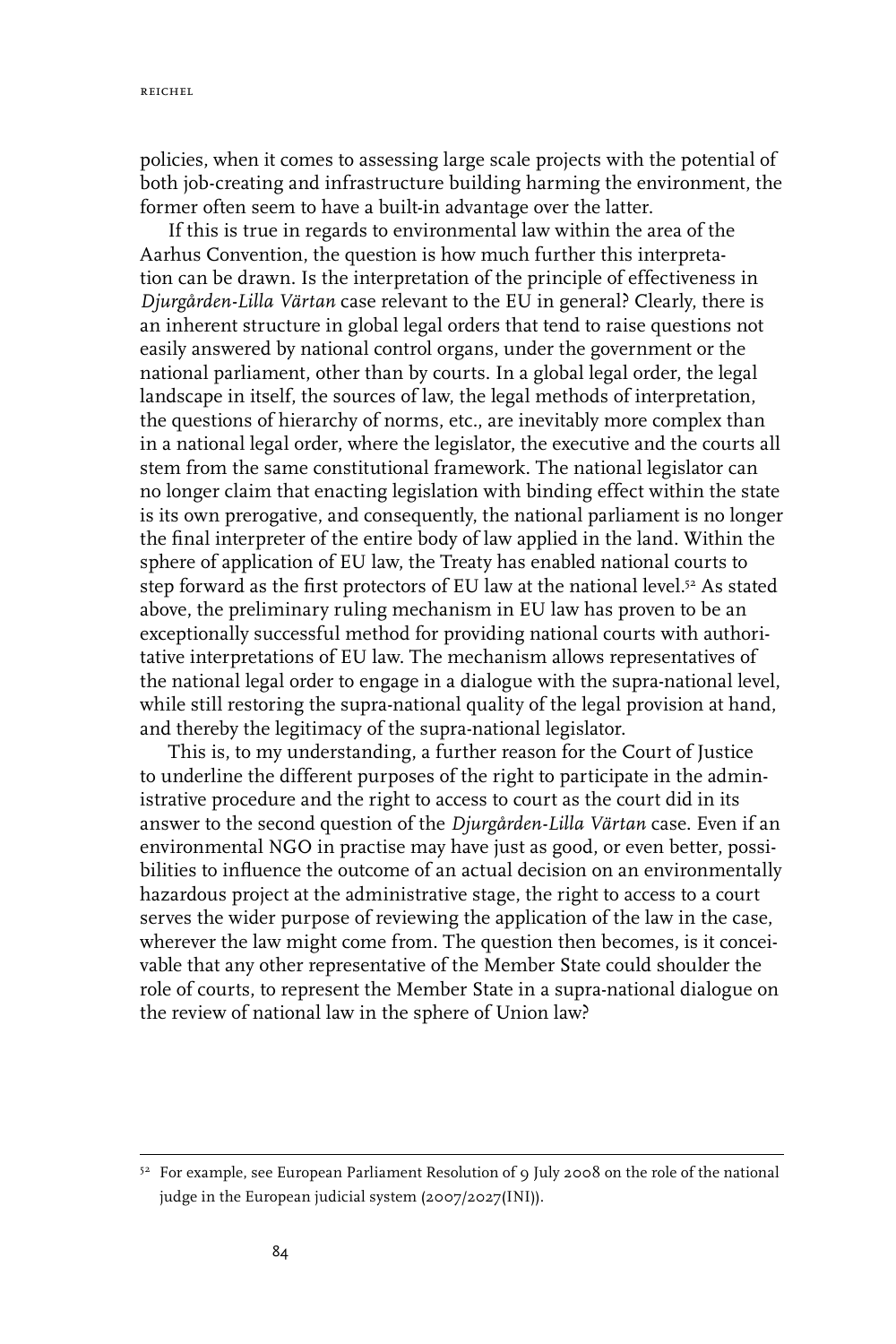#### 4.2 Consequences for the National Legal Orders – What is Left for the Parliaments?

If judicial control is the only way forward in a globalised legal order, what does this mean for the constitutional order of the Member States as a whole? An oft-discussed weakness of the Swedish administrative model, with its strong and independent public authorities, is that they may be difficult for the Government to control and, as a result, difficult for Parliament to be held accountable.53 Together with the generally strong position of the parliament as the foremost representative of the people, this may be a further explanation of why private enforcement and judicial control has not held a strong position in Sweden. With institutional enforcement, the public authority responsible for a specific sector is at least still within the reach of the Government and Parliament. The more emphasis put on private enforcement and judicial control, the further away the Government and Parliament will find themselves from where the action is.

Not long ago, this author heard a civil servant working at the Swedish chancellor of Justice's office (*Justitiekanslern*), the Swedish office responsible for handling Member State liability matters, state that if someone wanted to challenge what the office found to be a valid, democratically enacted Swedish law, the office would do anything in its power to defend that law. I do not think this is an uncommon position in organs working within the national constitutional system. And yet, it is as if the dualistic principle of international law was applicable within the EU. What they do out there is of no relevance to us, unless we allow it to be.

Judging from the *Djurgården-Lilla Värtan-*affair, one may ask if there actually exists an alternative to a strong, supra-national judicial control in order for DLV to reach their rights stipulated in the Aarhus Convention. How could the Swedish implementation of the Aarhus Convention have been reviewed without the preliminary ruling on direct effect and the effective mechanisms given by the Court of Justice? Article 16 of the Aarhus Convention provides a means to settle disputes between the parties of the Convention, but it cannot be used as a mechanism for resolving disputes between members of the public or NGOs and the parties.54 Swedish courts have not been unwilling to respond to the calling from the Court of Justice to protecting EU law in Sweden, but outside the sphere of EU law, in traditional international law, the role of national courts in resolving conflicts between the national and international legislator is not self-evident.<sup>55</sup> This

<sup>53</sup> Bull, Administrative Independence and European Integration., op cite footnote 48, p. 287. See further Swedish Agency for Public Management (Statskontoret) report 2007:12 National Agencies in the Internal Market. Applying Free Movement, p. 16.

<sup>54</sup> The Aarhus Convention Implementation Guide, 2000, p. 150.

<sup>55</sup> See for a recent example of the careful approach of the Swedish Supreme court, verdicts of the 31 of March in case no B 2509-09 and B 5498-09, regarding the Ne Bis In Idem princi-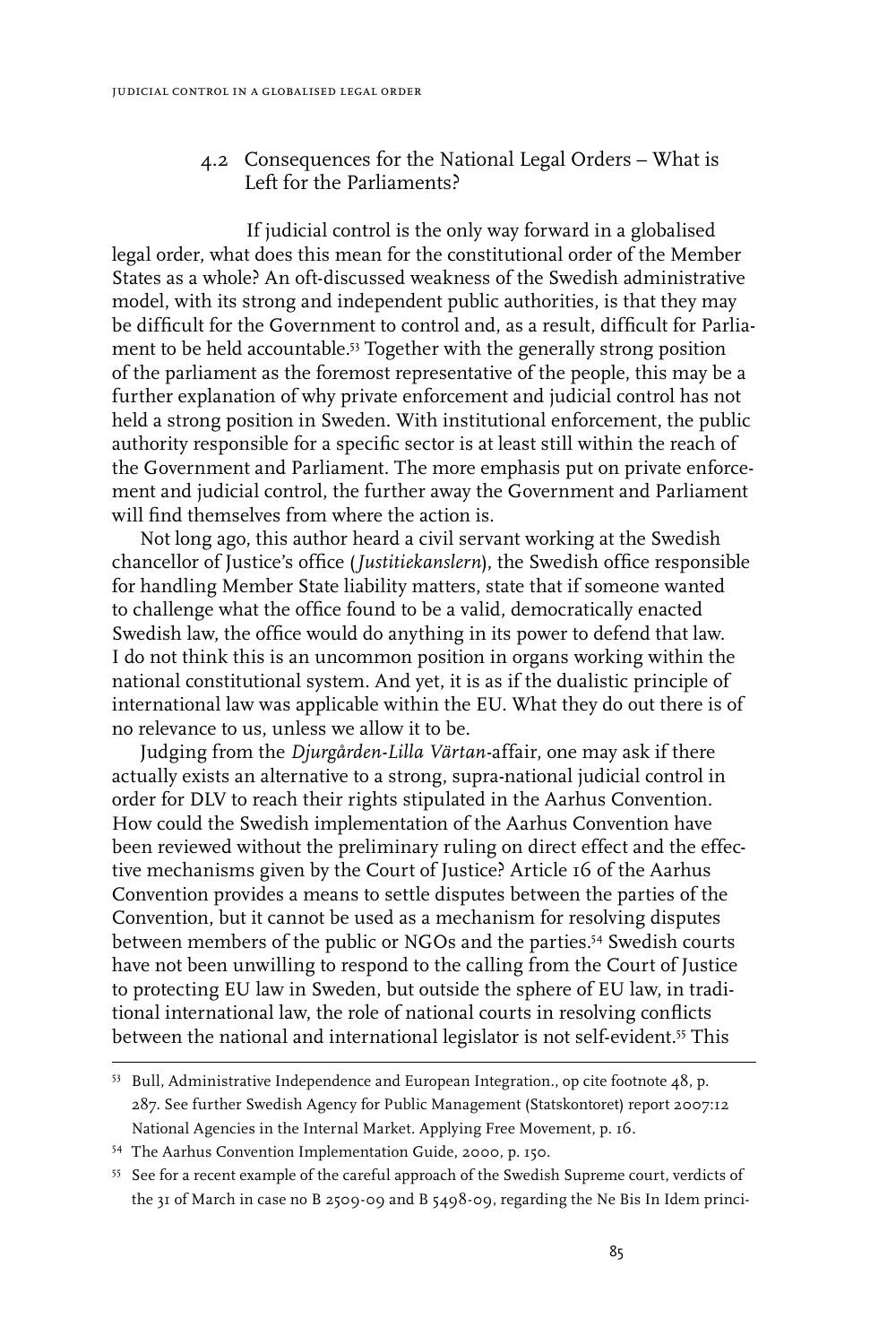situation is even more apparent in the other Swedish case on the implementation of a UN act via EU law, the *Kadi and Al Barakaat International*  Foundation case.<sup>56</sup> What national organ would have the courage or legitimacy to stand up against the UN and declare that their resolution is contrary to human rights as protected within the its legal order?

Even though the last example is rather extreme, and hopefully an exception to the general rule that acts enacted by the UN are in conformity with human rights, the situation with multilayered legislation, trickling down from global, through European, to national law, is in itself more and more common. If national parliaments want to stay relevant, they must stop acting as if they are the only democratically legitimate representatives of their people and realise that they cannot distinguish between legislation enacted by themselves and legislation enacted by others in accordance with international legislative procedures, enabled by the transfer of power from the national parliaments themselves. Democracy is no longer a question solely for the nationally elected parliaments, but also for the EU, the UN and other international actors. The national parliaments must be more careful when signing treaties with contents that they do not want to abide by. Once the ink is dry, national parliaments should be as careful in monitoring the correct application of the treaty as they are in monitoring their own laws. Not in order to protect the effective implementation of international law in the national legal order, but to protect the role of the national parliaments as the foremost, if not the only, representatives of the people. While the Swedish legal system has begun, as seen above, to adjust itself to a Europeanised, or even globalised, legal order when it comes to enhancing the role of courts within the national constitutional order, the insight of what consequences the development has for the role of Parliament is still to be sought. If Parliament does not take its obligation according to the globalised legal order seriously, the courts will take that responsibility in is place. And Parliament will again find itself having to correct its law after the verdicts of courts.

If the national parliaments are to take full responsibility for the result of internationally enacted legal acts within the EU and elsewhere, this would mean that they also should have an interest in being more active in the international legislative procedures, for example as has been developed in the Lisbon treaty with subsidiarity control mechanisms.57 The involvement of the parliaments in the international arena and in the EU of course does give rise to a long list of unresolved questions. Is it conceivable, in a parliamentary system in a Member State, that a national parliament and its national government could pursue two different positions in the European legislative procedure? If not, what has been gained by giving the national parliaments

ple laid down in h 7th protocol to the European Convention of Human Rights.

<sup>&</sup>lt;sup>56</sup> Case C-402/05 P Kabi.

<sup>57</sup> Article 12 of the EU Treaty and Protocol on the application of the principles of subsidiarity and proportionality.